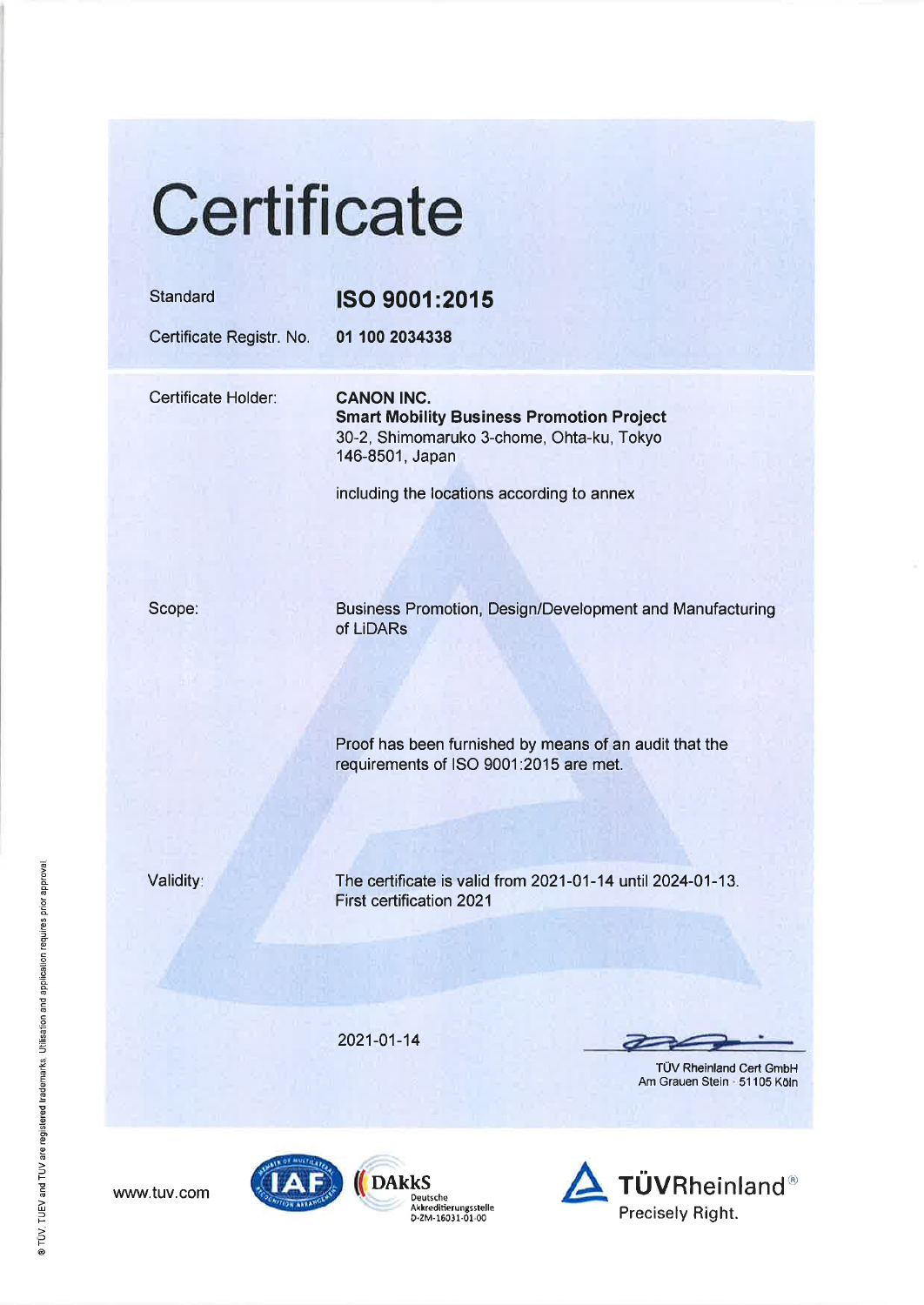### **Annex to certificate**

Standard

#### ISO 9001:2015

Certificate Registr. No.

01 100 2034338

| No. | <b>Location</b>                                                                                                                                                              | <b>Scope</b>                           |
|-----|------------------------------------------------------------------------------------------------------------------------------------------------------------------------------|----------------------------------------|
| /01 | c/o CANON INC.<br><b>Smart Mobility Business Promotion Project</b><br>Shimomaruko Headquaters<br>30-2, Shimomaruko 3-chome,<br>Ohta-ku, Tokyo<br>146-8501, Japan             | <b>Business Promotion</b><br>of LiDARs |
| 102 | c/o CANON INC.<br><b>Smart Mobility Business Promotion Project</b><br><b>Optics R&amp;D Center</b><br>23-10, Kiyohara-Kogyodanchi,<br>Utsunomiya, Tochigi<br>321-3298, Japan | Design and Development<br>of LiDARs    |
| /03 | c/o OITA CANON INC.<br>Oita Plant                                                                                                                                            | Manufacturing of LiDARs                |

564-1, Sako, Oita-shi, Oita<br>870-0292, Japan

2021-01-14

**TÜV Rheinland Cert GmbH** Am Grauen Stein · 51105 Köln

Page 1 of 1



www.tuv.com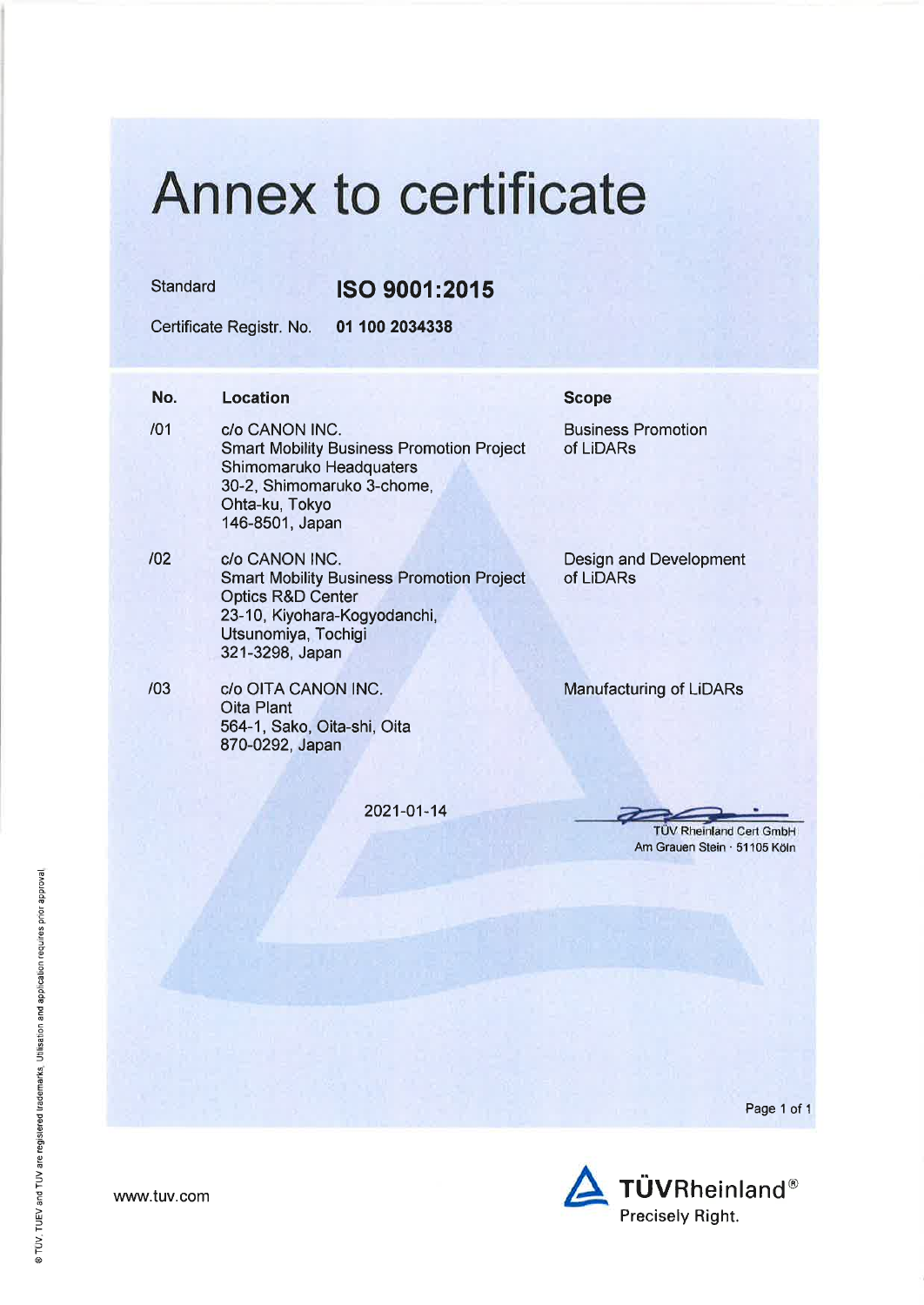

### マネジメントシステム規格 ISO 9001:2015

登録認証番号

01 100 2034338

認証取得組織:

キヤノン株式会社 スマートモビリティ事業推進プロジェクト 〒146-8501 東京都大田区下丸子 3-30-2

関連サイト(認証書の附属書を参照)を含む

認証適用範囲

LiDAR の事業推進、設計·開発及び製造

審査を実施した結果、マネジメントシステム規格 ISO 9001:2015 の要求事項に適合していることを証明します。

有効期限:

この登録認証書は 2021-01-14 から 2024-01-13 まで有効です。 初回認証取得年: 2021

2021-01-14

 $\overline{\phantom{a}}$ 

**TÜV Rheinland Cert GmbH** Am Grauen Stein · 51105 Köln





Deutsche<br>Akkreditierungsstelle<br>D-ZM-16031-01-00